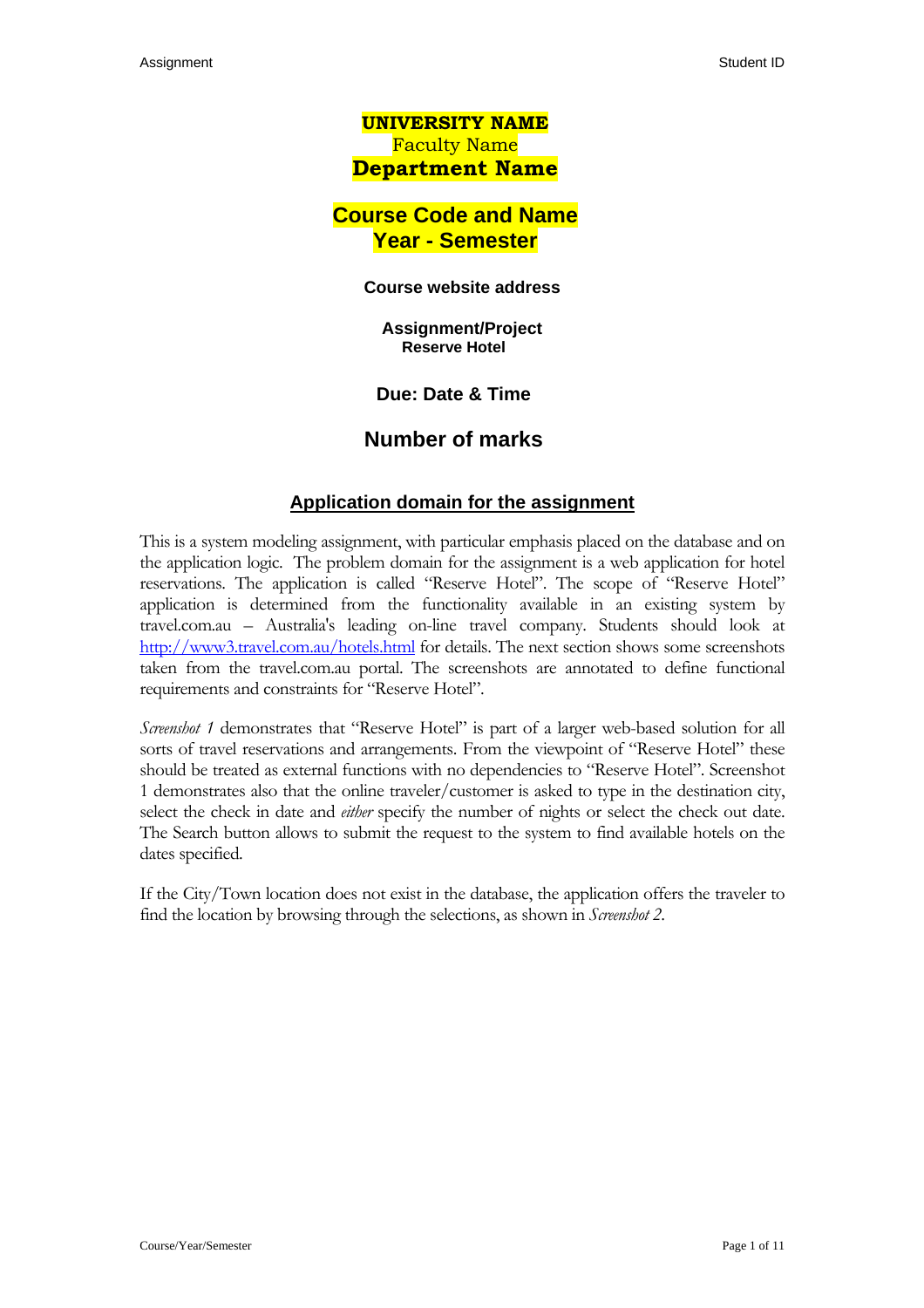

Screenshot 1

| Browse from our selections |                                          |                          |                      |  |  |  |  |  |
|----------------------------|------------------------------------------|--------------------------|----------------------|--|--|--|--|--|
| <b>Capital Cities</b>      | <b>Regional Australia Our Favourites</b> |                          | <b>Rest of World</b> |  |  |  |  |  |
| Sydney                     | NSW Regional                             | New Zealand              | ►Bali                |  |  |  |  |  |
| Melbourne                  | $\blacktriangleright$ VIC Regional       | Hotels Under \$100       | ▶ Thailand           |  |  |  |  |  |
| <b>Brisbane</b>            | <b>QLD Regional</b>                      | ▶ 2 hrs from Sydney      | ► Hong Kong          |  |  |  |  |  |
| Adelaide                   | <b>SA Regional</b>                       | ▶ 2 hrs from Melbourne   | Singapore            |  |  |  |  |  |
| ►Perth                     | WA Regional                              | ▶2 hrs from Brisbane     | ► Malaysia           |  |  |  |  |  |
| Canberra                   | NT Regional                              | ▶ Designer Hotels        | ► Asia               |  |  |  |  |  |
| Datwin                     | TAS Regional                             | ► B&B's                  | ►USA                 |  |  |  |  |  |
| Hobart                     |                                          | Romantic Escapes         | ▶ United Kingdom     |  |  |  |  |  |
|                            |                                          | ► Islands                | Europe               |  |  |  |  |  |
|                            |                                          | Tropical North QLD       | ▶ Worldwide          |  |  |  |  |  |
|                            |                                          | ▶ Gold Coast             | ► UK B&Bs            |  |  |  |  |  |
|                            |                                          | ▶ Beach Houses           | lreland              |  |  |  |  |  |
|                            |                                          | <b>Breakfree Resorts</b> |                      |  |  |  |  |  |
|                            |                                          | Pacific Islands          |                      |  |  |  |  |  |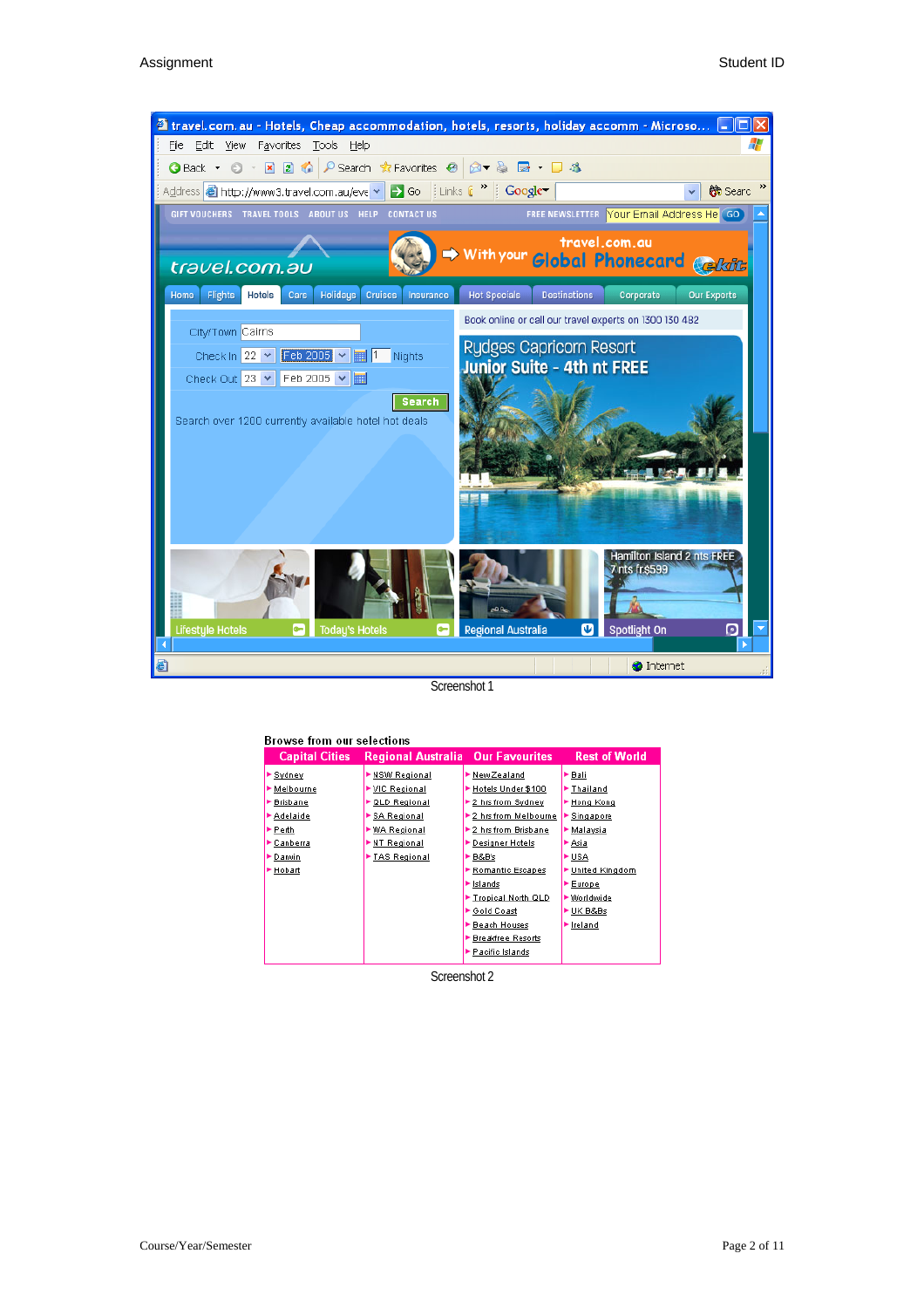| 4 travel.com.au - Hotels, Cheap accommodation, hotels, resorts, holiday accomm - Microso [_ |                                                                                                                |                           |                |                 |                     |  |   |                     |                         |                     |                                            |                    |  |
|---------------------------------------------------------------------------------------------|----------------------------------------------------------------------------------------------------------------|---------------------------|----------------|-----------------|---------------------|--|---|---------------------|-------------------------|---------------------|--------------------------------------------|--------------------|--|
| Edit View Favorites Tools Help<br>File                                                      |                                                                                                                |                           |                |                 |                     |  |   |                     |                         |                     |                                            |                    |  |
|                                                                                             | <b>●Back ● ■■●P Search ☆Favorites ● 2 ● ■ ■ ■ ■</b>                                                            |                           |                |                 |                     |  |   |                     |                         |                     |                                            |                    |  |
| Address @http://www3.travel.com.au/eve v > Go Links ( > Google                              |                                                                                                                |                           |                |                 |                     |  |   |                     |                         |                     |                                            | <b>to</b> Searc    |  |
| GIFT VOUCHERS TRAVEL TOOLS ABOUT US HELP CONTACT US                                         |                                                                                                                |                           |                |                 |                     |  |   |                     |                         |                     | FREE NEWSLETTER Your Email Address He (GO) |                    |  |
|                                                                                             |                                                                                                                |                           |                |                 |                     |  |   |                     |                         |                     | $\rightarrow$ JOIN TODAY <sub>Celsic</sub> |                    |  |
| travel.com.au                                                                               |                                                                                                                |                           |                |                 |                     |  |   |                     |                         |                     |                                            |                    |  |
| Home<br><b>Flights</b><br><b>Hotels</b><br>Cars                                             | <b>Holidays</b>                                                                                                |                           | <b>Cruises</b> |                 | Insurance           |  |   | <b>Hot Specials</b> |                         | <b>Destinations</b> | Corporate                                  | <b>Our Experts</b> |  |
|                                                                                             | Email this page to a friend $\boxed{\triangleright}$<br>Book online or call our travel experts on 1300 130 482 |                           |                |                 |                     |  |   |                     |                         |                     |                                            |                    |  |
|                                                                                             |                                                                                                                |                           |                |                 |                     |  |   |                     |                         |                     |                                            |                    |  |
| <b>Hotel</b>                                                                                |                                                                                                                |                           |                |                 |                     |  |   |                     |                         |                     | hel                                        |                    |  |
|                                                                                             |                                                                                                                |                           |                |                 |                     |  |   |                     |                         |                     |                                            |                    |  |
| choose hotel<br>Search<br>>                                                                 |                                                                                                                | >                         |                |                 | choose room type    |  | > |                     |                         | confirm reservation |                                            |                    |  |
| <b>Summary</b>                                                                              |                                                                                                                |                           |                |                 |                     |  |   |                     |                         |                     |                                            |                    |  |
| City:<br>Check in:                                                                          |                                                                                                                | Cairns                    |                | Tue 22 Feb 2005 |                     |  |   |                     |                         |                     |                                            |                    |  |
| Check out:                                                                                  |                                                                                                                |                           |                | Wed 23 Feb 2005 |                     |  |   |                     |                         |                     |                                            |                    |  |
| <u>G search again</u>                                                                       |                                                                                                                |                           |                |                 |                     |  |   |                     |                         |                     |                                            |                    |  |
| Sort results by:<br>◯ our favourites                                                        |                                                                                                                |                           | o lowest price |                 | highest star rating |  |   |                     | $\bigcirc$ alphabetical |                     |                                            |                    |  |
|                                                                                             |                                                                                                                |                           |                |                 |                     |  |   |                     |                         |                     |                                            |                    |  |
| <b>Search Results</b>                                                                       |                                                                                                                |                           |                |                 |                     |  |   |                     |                         |                     |                                            |                    |  |
| <b>Name</b>                                                                                 |                                                                                                                | <b>Min</b><br><b>Stay</b> | Tue:           |                 | Wed Thu Fri         |  |   | Sat Sun Mon         |                         | <b>Total</b>        |                                            |                    |  |
| Lyons Motel, Cairns                                                                         | Rooms                                                                                                          | 1 nt                      | 65             |                 |                     |  |   |                     |                         | <b>AUD 65</b>       | Continue <sup>O</sup>                      |                    |  |
| $(2.5^*)$                                                                                   | From:<br>(AUD)                                                                                                 |                           |                |                 |                     |  |   |                     |                         |                     |                                            |                    |  |
| Figtree Lodge - Cairns,<br>QLD (4*)                                                         | Rooms<br>From                                                                                                  | 1 nt                      | 80             |                 |                     |  |   |                     |                         | <b>AUD 80</b>       | Continue <sup>C</sup>                      |                    |  |
| On The Beach Holiday                                                                        | (AUD)<br>Rooms                                                                                                 | 1 <sub>nt</sub>           | 99             |                 |                     |  |   |                     |                         | <b>AUD 99</b>       | Continue C                                 |                    |  |
| Apartments - Trinity<br>Beach, QLD (4*)                                                     | From<br>(AUD)                                                                                                  |                           |                |                 |                     |  |   |                     |                         |                     |                                            |                    |  |
| All Seasons Esplanade<br>Hotel, Cairns QLD (3.5*)                                           | Rooms<br>From<br>(AUD)                                                                                         | 1 nt                      | 120            |                 |                     |  |   |                     |                         | <b>AUD 120</b>      | Continue C                                 |                    |  |
| BreakFree Trilogy<br>Resort, Cairns, QLD (4*)                                               | Rooms<br>From<br>(AUD)                                                                                         | 1 <sub>nt</sub>           | 130            |                 |                     |  |   |                     |                         | <b>AUD 130</b>      | Continue <sup>O</sup>                      |                    |  |
| The Sebel Reef House &                                                                      | Rooms                                                                                                          | 1 nt                      | 199            |                 |                     |  |   |                     |                         | <b>AUD 199</b>      | Continue <sup>C</sup>                      |                    |  |
| $\blacktriangleleft$                                                                        |                                                                                                                |                           |                |                 |                     |  |   |                     |                         |                     |                                            | Ъ                  |  |
| <sup>4</sup> i Done                                                                         |                                                                                                                |                           |                |                 |                     |  |   |                     |                         |                     | <b>O</b> Internet                          |                    |  |

Screenshot 3

*Screenshot 3* shows a web page resulting from a successful search. The page shows:

- *workflow* that informs that making a reservation consists of four steps: (1) search, (2) choose hotel, (3) choose room type, and (4) confirm reservation
- *summary* that displays the original search criteria
- *search again* option, which returns the customer to Screenshot 1
- option to *sort results by*: (1) our favourites, (2) lowest price, (3) highest star rating, and (2) alphabetical
- *search results* listing the hotels and basic information about them, as well as the *continue* option to proceed with the reservation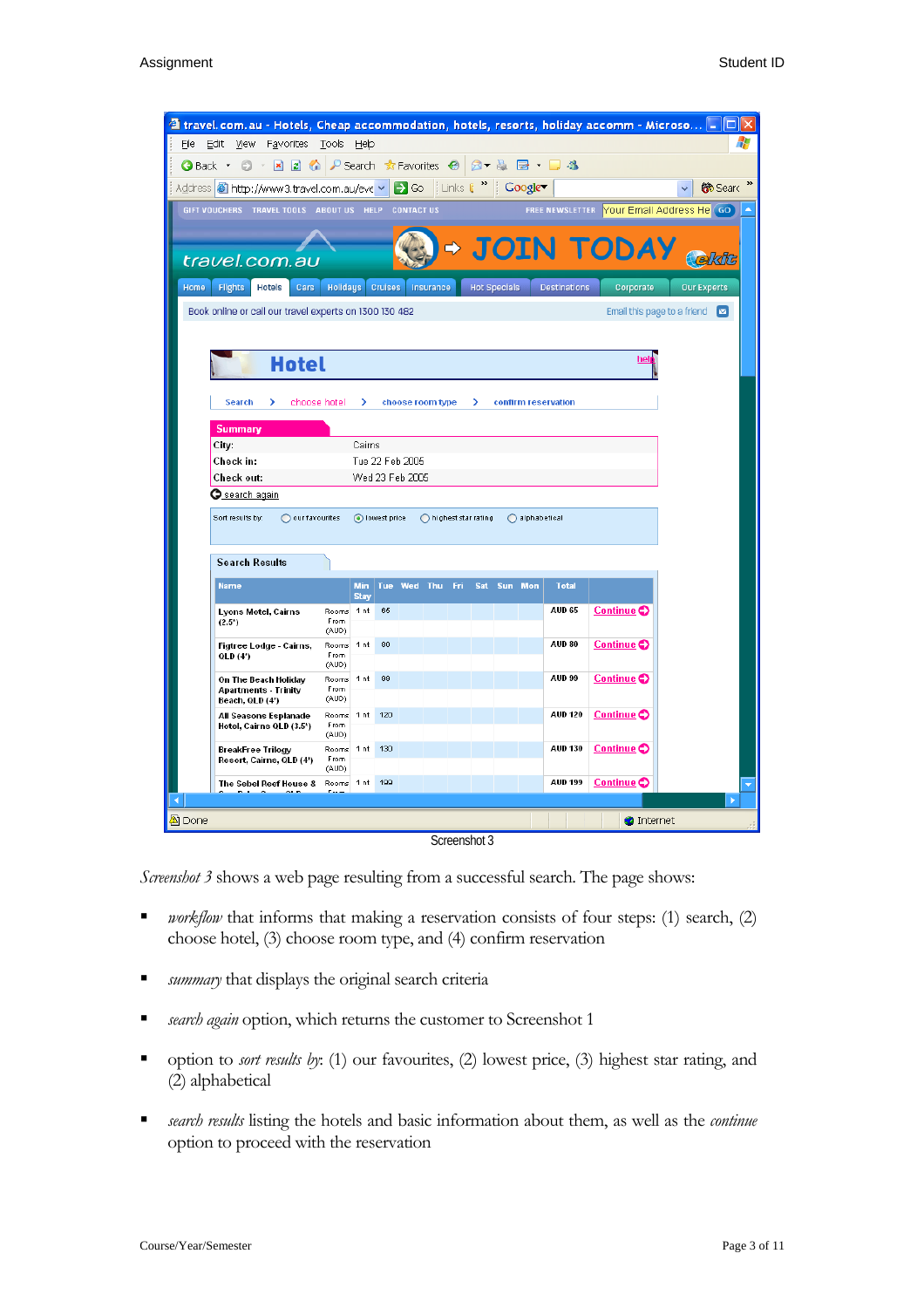*Screenshot 4* shows a web page resulting from pressing a Continue button in Screenshot 3. The page informs the customer about the room availability (if *some* rooms are available) and allows the customer to modify the check in date and the number of nights. It also invites the customer to specify required rooms and the number of adults and children in each room.

After pressing Continue in Screenshot 4, the system verifies if the exact reservation request can be met by the hotel and, if not, the system displays an informational message as shown in the upper part of Screenshot 4 and the system displays the same web page.

| Home | <b>Flights</b> | Hotels                             | Cars                     | <b>Holidaus</b>                                        | <b>Cruises</b>       | Insurance                                                   | <b>Hot Specials</b>                           | <b>Destinations</b>                                                                                       | Corporate                   | <b>Our Experts</b> |
|------|----------------|------------------------------------|--------------------------|--------------------------------------------------------|----------------------|-------------------------------------------------------------|-----------------------------------------------|-----------------------------------------------------------------------------------------------------------|-----------------------------|--------------------|
|      |                |                                    |                          | Book online or call our travel experts on 1300 130 482 |                      |                                                             |                                               |                                                                                                           | Email this page to a friend | ◛                  |
|      |                |                                    |                          |                                                        |                      |                                                             |                                               |                                                                                                           |                             |                    |
|      |                |                                    |                          |                                                        |                      |                                                             |                                               |                                                                                                           |                             |                    |
|      |                |                                    | <b>Hotel</b>             |                                                        |                      |                                                             |                                               |                                                                                                           | hel                         |                    |
|      | Search         | >                                  | Choose dates             |                                                        | ×                    | choose room type                                            | ⋗                                             | confirm reservation                                                                                       |                             |                    |
|      |                | different hotel.                   |                          |                                                        |                      |                                                             |                                               | Sorry, we have no rooms available on those dates. Please either select new dates or choose a              |                             |                    |
|      | <b>Summary</b> |                                    |                          |                                                        |                      |                                                             |                                               |                                                                                                           |                             |                    |
|      | Hotel name:    |                                    |                          |                                                        |                      |                                                             | Royce Hotel - St Kilda Road, Melbourne - (5*) |                                                                                                           |                             |                    |
|      | City:          |                                    |                          |                                                        | MELBOURNE            |                                                             |                                               |                                                                                                           |                             |                    |
|      |                |                                    |                          |                                                        |                      | Royce Hotel - St Kilda Road, Melbourne - (5*) up to 53% off |                                               |                                                                                                           |                             |                    |
|      | $1 \t2 \t3$    | 456                                | 3 <br>$\mathbb{Z}$       | choice.<br>$\left  \cdot \right $                      |                      | <b>Room Availability in March</b>                           |                                               | 10 11 12 13 14 15 16 17 18 19 20 21 22 23 24 25 26 27 28 29 30 31<br>x x x x <i>x x x x x x x x x x x</i> |                             |                    |
|      |                | <b>Arrival and Departure dates</b> |                          |                                                        |                      |                                                             |                                               |                                                                                                           |                             |                    |
|      | Check in date: |                                    |                          | No. of<br>Nights:                                      |                      | Check out date:                                             |                                               |                                                                                                           |                             |                    |
|      |                | Thu 24 Mar 2005                    |                          | 1                                                      |                      | 25 March                                                    |                                               |                                                                                                           |                             |                    |
|      | Rooms<br>3     | Room 1                             | Adults<br>$2 \vee$       |                                                        | Children<br>$0 \vee$ |                                                             |                                               |                                                                                                           |                             |                    |
|      |                | Room 2                             | Adults<br>1 <sub>v</sub> |                                                        | Children<br>$0 \vee$ |                                                             |                                               |                                                                                                           |                             |                    |
|      |                | Room <sub>3</sub>                  | Adults<br>$2 \vee$       |                                                        | Children<br>$2 \vee$ |                                                             | Child Age<br>$11 \times 16 \times$            |                                                                                                           |                             |                    |
|      | G              |                                    |                          |                                                        |                      |                                                             |                                               |                                                                                                           | Continue <sup>O</sup>       |                    |
|      |                | <b>Hotel information</b>           |                          |                                                        |                      |                                                             |                                               |                                                                                                           |                             |                    |
|      |                |                                    |                          |                                                        | ٠                    | Screenshot 4                                                |                                               | Royce Hotel - St Kilda Road, Melbourne - (5*)<br>Melbourne's deluxe 5 star boutique hotel. Modern         |                             |                    |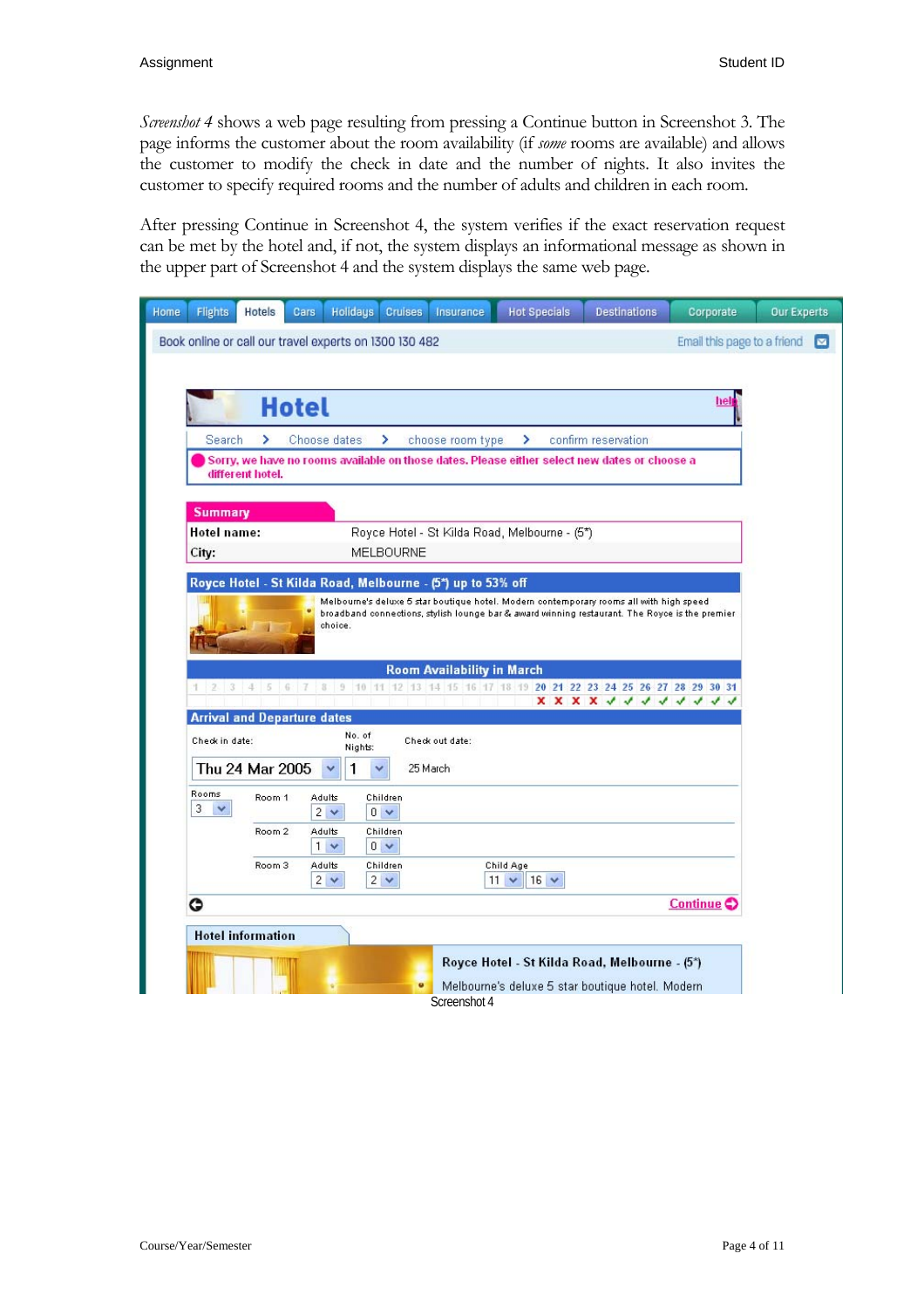If the reservation is possible to be made, the system displays room selection information that contains the price, as in *Screenshot 5*.

| <b>Hotels</b><br><b>Holidays</b><br><b>Flights</b><br>Cars<br>Home | <b>Cruises</b>                                  | Insurance          | <b>Hot Specials</b>                                                | <b>Destinations</b> |                | Corporate                   | <b>Our Experts</b> |  |  |  |
|--------------------------------------------------------------------|-------------------------------------------------|--------------------|--------------------------------------------------------------------|---------------------|----------------|-----------------------------|--------------------|--|--|--|
| Book online or call our travel experts on 1300 130 482             |                                                 |                    |                                                                    |                     |                | Email this page to a friend | $\sim$             |  |  |  |
|                                                                    |                                                 |                    |                                                                    |                     |                |                             |                    |  |  |  |
|                                                                    |                                                 |                    |                                                                    |                     |                | help                        |                    |  |  |  |
| <b>Hotel</b>                                                       |                                                 |                    |                                                                    |                     |                |                             |                    |  |  |  |
| <b>Search</b><br>choose hotel<br>×                                 | ×.                                              | choose room type   | $\overline{ }$                                                     | confirm reservation |                |                             |                    |  |  |  |
| <b>Summary</b>                                                     |                                                 |                    |                                                                    |                     |                |                             |                    |  |  |  |
| Hotel name:                                                        | Royce Hotel - St Kilda Road, Melbourne - (5*)   |                    |                                                                    |                     |                |                             |                    |  |  |  |
| City:                                                              | <b>MELBOURNE</b>                                |                    |                                                                    |                     |                |                             |                    |  |  |  |
| Check in:                                                          | Thu 31 Mar 2005                                 |                    |                                                                    |                     |                |                             |                    |  |  |  |
| Check out:                                                         | Fri 01 Apr 2005                                 |                    |                                                                    |                     |                |                             |                    |  |  |  |
|                                                                    |                                                 |                    |                                                                    |                     |                |                             |                    |  |  |  |
| <b>Room Selection</b>                                              |                                                 |                    | Rates are per night and include all taxes unless otherwise stated. |                     |                |                             |                    |  |  |  |
|                                                                    |                                                 |                    |                                                                    |                     |                |                             |                    |  |  |  |
| Room 1 (2 Adults)                                                  | <b>Min</b><br>Thu<br><b>Stay</b>                | Fri<br>Sat         | Sun<br>Mon                                                         | Wed<br><b>Tue</b>   | Total          | Select                      |                    |  |  |  |
| Deluxe room, including                                             | 1 <sub>nt</sub><br>190                          |                    |                                                                    |                     | <b>AUD 190</b> |                             |                    |  |  |  |
| complimentary newspaper and<br>express check out.                  |                                                 |                    |                                                                    |                     |                | $_{\odot}$                  |                    |  |  |  |
|                                                                    |                                                 |                    |                                                                    |                     |                |                             |                    |  |  |  |
| G                                                                  |                                                 | Terms & Conditions |                                                                    |                     |                | Continue <sup>O</sup>       |                    |  |  |  |
|                                                                    |                                                 |                    |                                                                    |                     |                |                             |                    |  |  |  |
| <b>Hotel information</b>                                           |                                                 |                    |                                                                    |                     |                |                             |                    |  |  |  |
|                                                                    |                                                 |                    | Royce Hotel - St Kilda Road, Melbourne - (5*)                      |                     |                |                             |                    |  |  |  |
|                                                                    | o                                               |                    | Melbourne's deluxe 5 star boutique hotel. Modern                   |                     |                |                             |                    |  |  |  |
|                                                                    |                                                 |                    | contemporary rooms all with high speed broadband                   |                     |                |                             |                    |  |  |  |
|                                                                    | connections, stylish lounge bar & award winning |                    |                                                                    |                     |                |                             |                    |  |  |  |
| restaurant. The Royce is the premier choice.                       |                                                 |                    |                                                                    |                     |                |                             |                    |  |  |  |
|                                                                    |                                                 | Screenshot 5       |                                                                    |                     |                |                             |                    |  |  |  |

*Screenshot 5* shows a web page with all the reservation information just prior to placing the reservation in the customer's shopping basket. To add the reservation to the basket, the customer must provide his/her full name and email address, shown in *Screnshots 6 and 7*.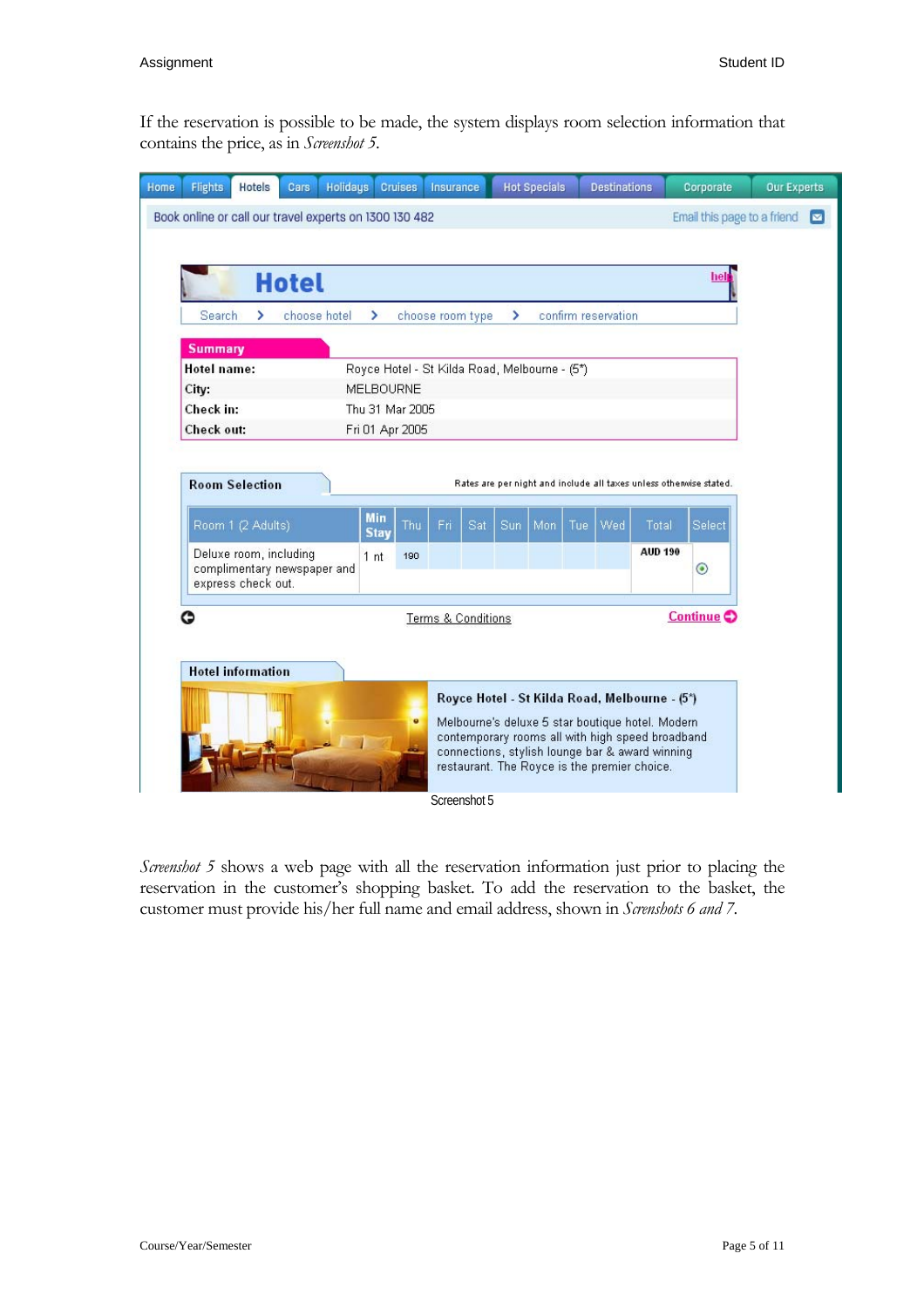

continue to checkout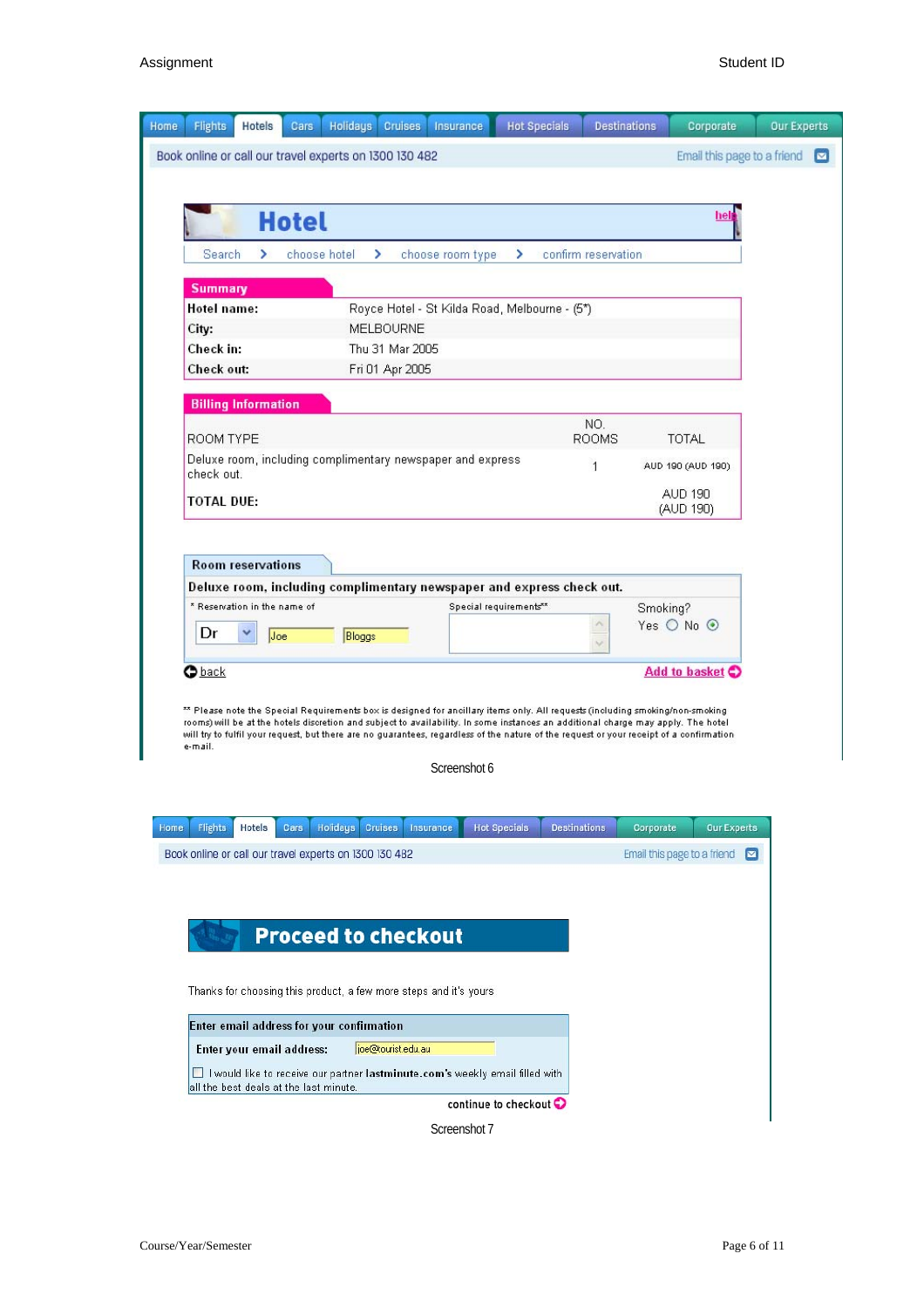*Screenshot 8* shows the contents of the shopping basket. Prior to proceeding to the *Next Step*, the customer can ask for *booking details* and for *payment options* or can *remove* the item from the basket.



*Screenshot 9* presents the customer with the selection of credit cards acceptable for making a payment.

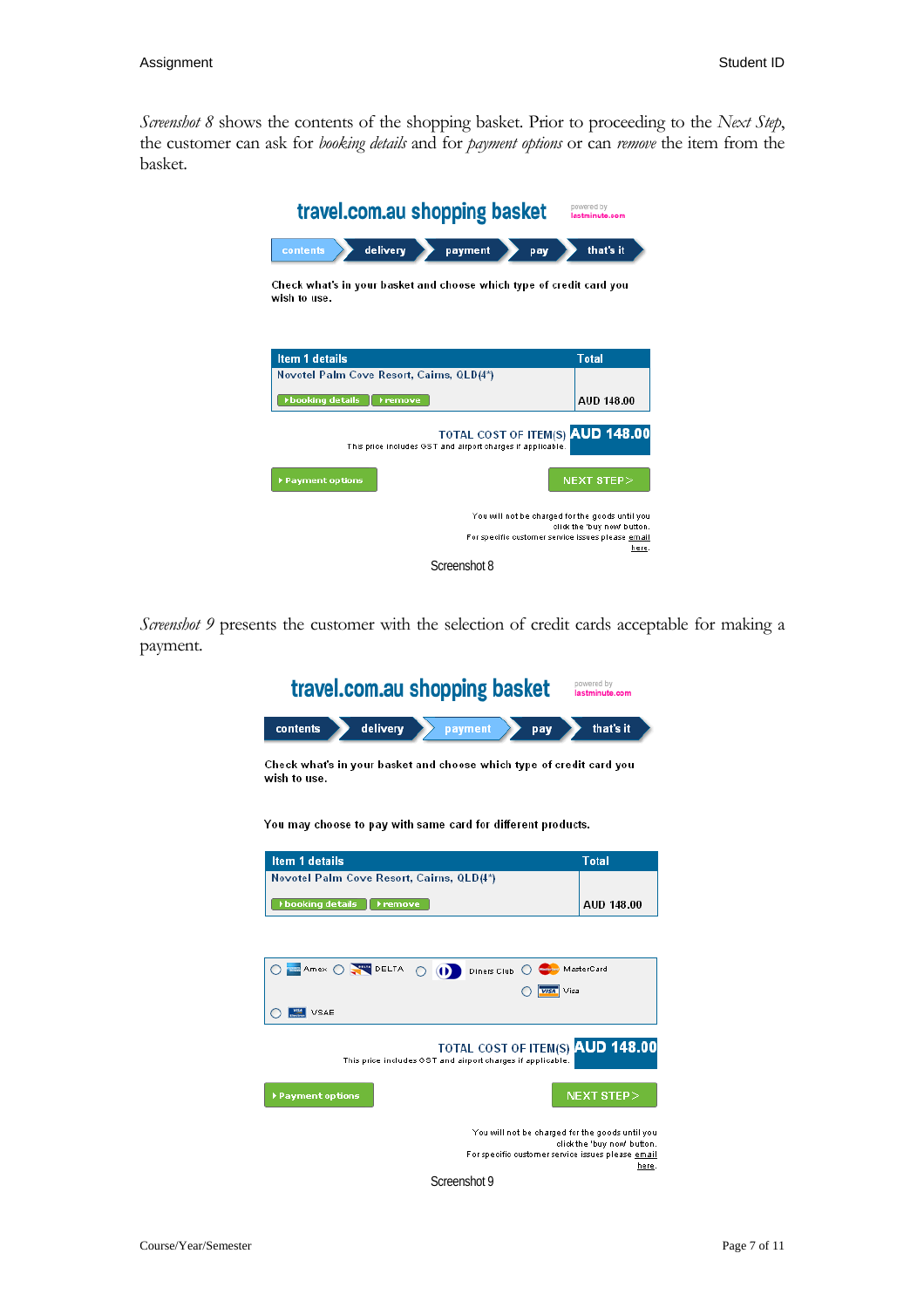*Screenshot 10* shows the form that the customer needs to fill in and submit as the payment in order to secure the reservation. Once the payment is made, "Reserve Hotel" will email the customer the confirmation of the payment and the reservation.

|                                     | travel.com.au shopping basket            |                   |                  |           | powered by<br>lastminute.com                                                                                                                                      |
|-------------------------------------|------------------------------------------|-------------------|------------------|-----------|-------------------------------------------------------------------------------------------------------------------------------------------------------------------|
| contents                            | delivery                                 |                   | payment          | pay       | that's it                                                                                                                                                         |
| Enter your credit card details.     |                                          |                   |                  |           |                                                                                                                                                                   |
| <b>Credit card details</b>          |                                          |                   |                  |           |                                                                                                                                                                   |
| MasterCard                          | Card Number                              |                   |                  |           | Expiry date (mm/yy)                                                                                                                                               |
| <b>MasterCard</b>                   |                                          |                   |                  | 01        | 03                                                                                                                                                                |
|                                     | Card Security Code                       |                   |                  |           |                                                                                                                                                                   |
|                                     |                                          |                   |                  |           |                                                                                                                                                                   |
|                                     | card.<br>For more information click here |                   |                  |           | The Card Security Code (CSC) is the three digit number on the signature strip on<br>the back of your credit card. AMEX CSC is four digits and printed on front of |
| <b>Cardholder's address details</b> |                                          |                   |                  |           |                                                                                                                                                                   |
| Title                               |                                          | First name        |                  | Last name |                                                                                                                                                                   |
| --Select--                          |                                          |                   |                  |           |                                                                                                                                                                   |
| Address 1                           |                                          | Address 2         |                  | City      |                                                                                                                                                                   |
|                                     |                                          |                   |                  |           |                                                                                                                                                                   |
| County/State                        |                                          | Country           |                  | Postcode  |                                                                                                                                                                   |
|                                     |                                          |                   | <b>AUSTRALIA</b> |           |                                                                                                                                                                   |
| Daytime telephone.                  |                                          | Evening telephone |                  |           |                                                                                                                                                                   |
|                                     |                                          |                   |                  |           |                                                                                                                                                                   |
|                                     |                                          |                   |                  |           |                                                                                                                                                                   |
| Payment options                     |                                          |                   |                  |           | $NEXT$ STEP $>$                                                                                                                                                   |
|                                     |                                          |                   |                  |           | You will not be charged for the goods until you<br>click the 'buy now' button.<br>For specific customer service issues please email<br>hara                       |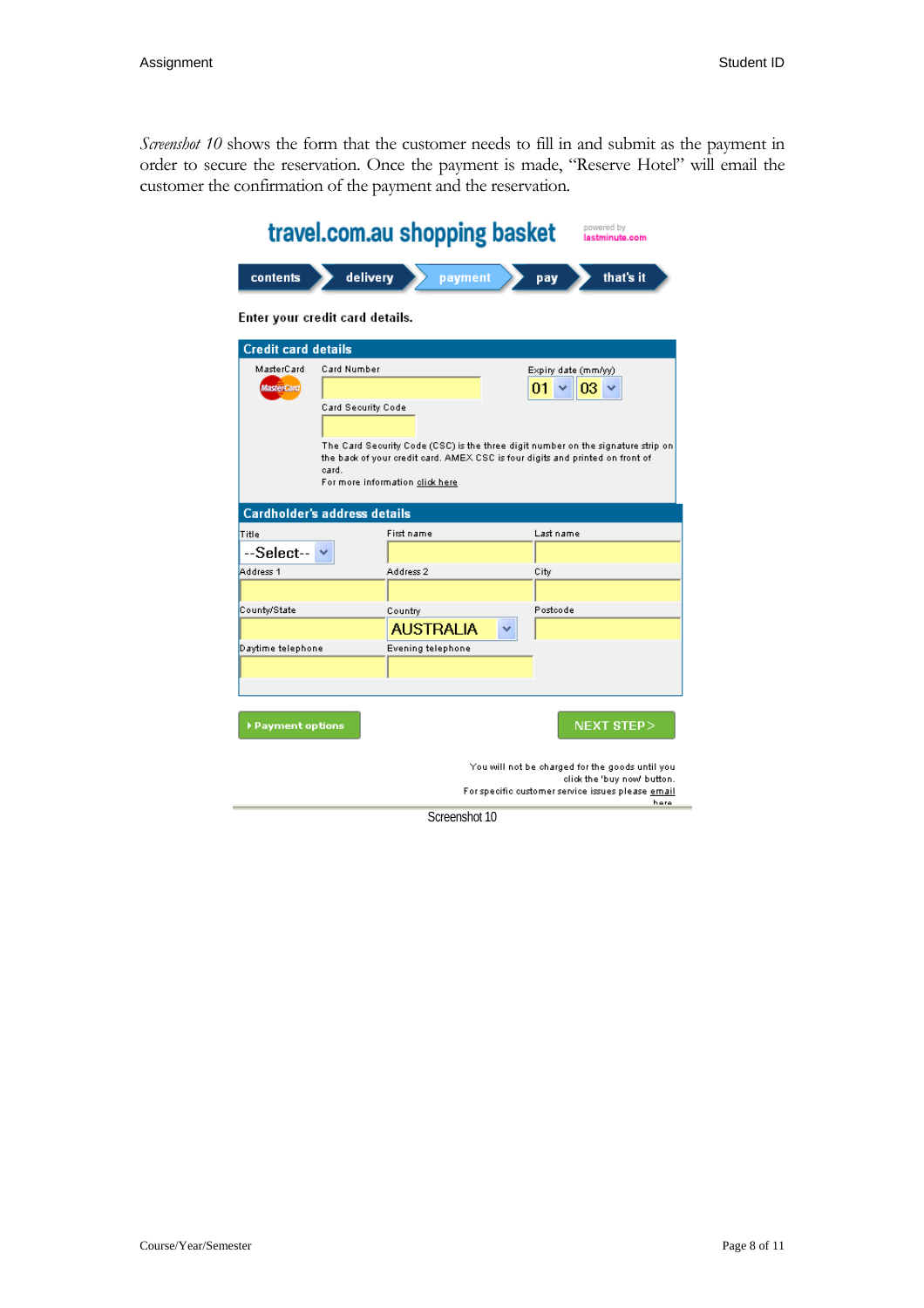# **Assignment tasks**

### Task 1 (? marks)

Develop a detailed use case model for "Reserve Hotel". The model should take a user's (rather than system's) perspective. Hence, for example, "Acknowledge Basket Contents" rather than "Display Basket Contents". For the same reason, define use cases for handling user's input and actions, but do not be specific about system's computations and web page creation activities.

Show dependencies between use cases to visualize the workflow-like behavior of the application. Specify «include» and «extend» relationships and any important constraints.

### *Answer to Task 1*

…

## Task 2 (? marks)

Develop a class model for business objects and business logic in "Reserve Hotel". Note that according to the PCMEF meta-architecture, the business objects belong to the entity subsystem and the business logic to the mediator subsystem. As per the PCMEF class naming principle, name your entity classes starting with letter E, and the mediator classes starting with letter M. A related way of distinguishing between entity and mediator classes is to assume that all entity classes will persist in the database, whereas most, or even all, mediator classes are transient. Hence, for example, MShoppingBasket but ECreditCard (because there is no need to store shopping basket information in the database, but the provided credit card details will be kept in the database whether or not the successive payment is successful).

The class model should show attributes in classes and relationships between classes. Associations should be used to "legitimize" in the static structures all important dynamic communication paths between classes. This includes associations between mediator and entity classes. All associations should have multiplicities carefully defined. There is no need to specify attribute types and operations (methods).

### *Answer to Task 2*

…

### Task 3 (? marks)

Use your class diagram from Task 2 and make the CASE tool to automatically transform it to a relational database schema (targeting Oracle). Transform only the entity classes and relationships between them. Discuss the obtained relational diagram. Identify the transformation strengths and weaknesses.

### *Answer to Task 3*

…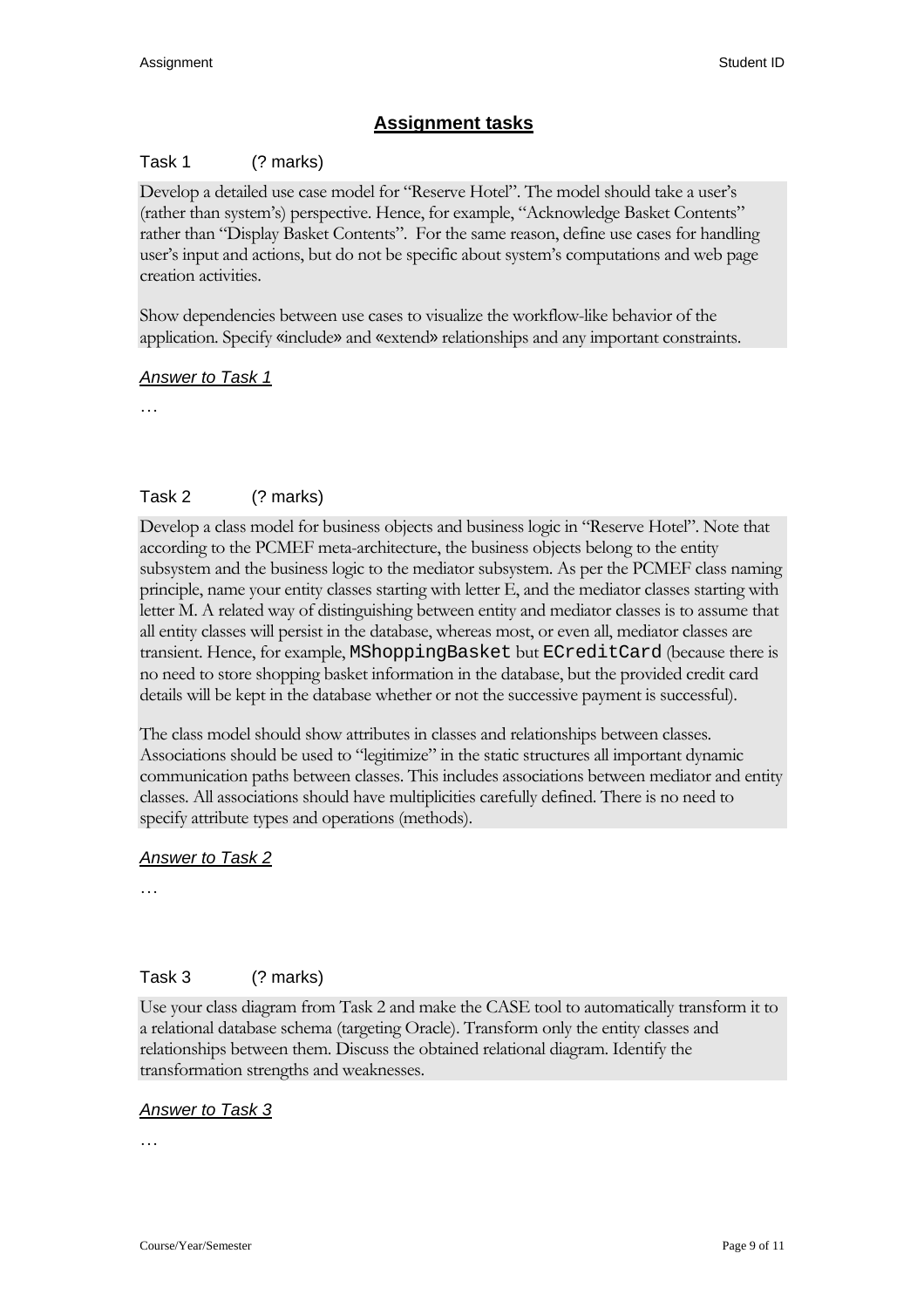### Task 4 (? marks)

Use your class diagram from Task 2 and manually transform it to a relational database (targeting Oracle). For class hierarchies use the approach of creating a table for each class.

Transform only the entity classes and relationships between them. You can provide a relational design diagram in any notation you like, but ultimately you need to write CREATE TABLE statements for the schema.

Identify any assumptions made in the process of mapping. Specify the constraints for all referential integrity relationships. You do not need to write CREATE ASSERTION statements. Just write short descriptions of what assertions would be needed on insert, update, and delete actions on the tables For update and delete decide on one of typical actions: restrict, cascade, set null. Determine also for all relationships if "change parent allowed" and if "parent mandatory". For example, in the case of Department – Employee relationship, we may say "change parent allowed" if an employee can "switch" from one department to another and we may say "parent not mandatory" if some employees may not be assigned to any department. Note that "parent mandatory" has a consequence on the insert assertions.

Use triggers to enforce constraints. Write a few CREATE TRIGGER statements for these assertions that enforce substantially different constraints (i.e. no need to write "duplicate" triggers that implement similar assertions).

### *Answer to Task 4*

…

## Task 5 (? marks)

Refer to Screenshots 1 and 3 and to your answers to previous questions. Consider that the customer has filled in the form in Screenshot 1 and pressed the Search button. Assume that the data has been entered correctly, including a City/Town name that exists in the database.

Design a sequence diagram necessary to accomplish the Search function. Follow the PCMEF meta-architecture. Refer also to Chapter 15 of the PSE ("Practical Software Engineering") book (if you do not have the book, you can download Chapter 15 from [http://www.comp.mq.edu.au/books/pse/about\\_book/PSE\\_sampleChapters.htm\)](http://www.comp.mq.edu.au/books/pse/about_book/PSE_sampleChapters.htm).

### Assume that:

- the processing starts by a HTTP PUT request from the form on the web page in Screenshot 1
- there is only one control class to perform user actions, which is implemented as a servlet
- the page in Screenshot 3 is implemented as a JSP
- there is no need to show any JavaBeans as the vehicle for transporting search results data from the servlet to the JSP page